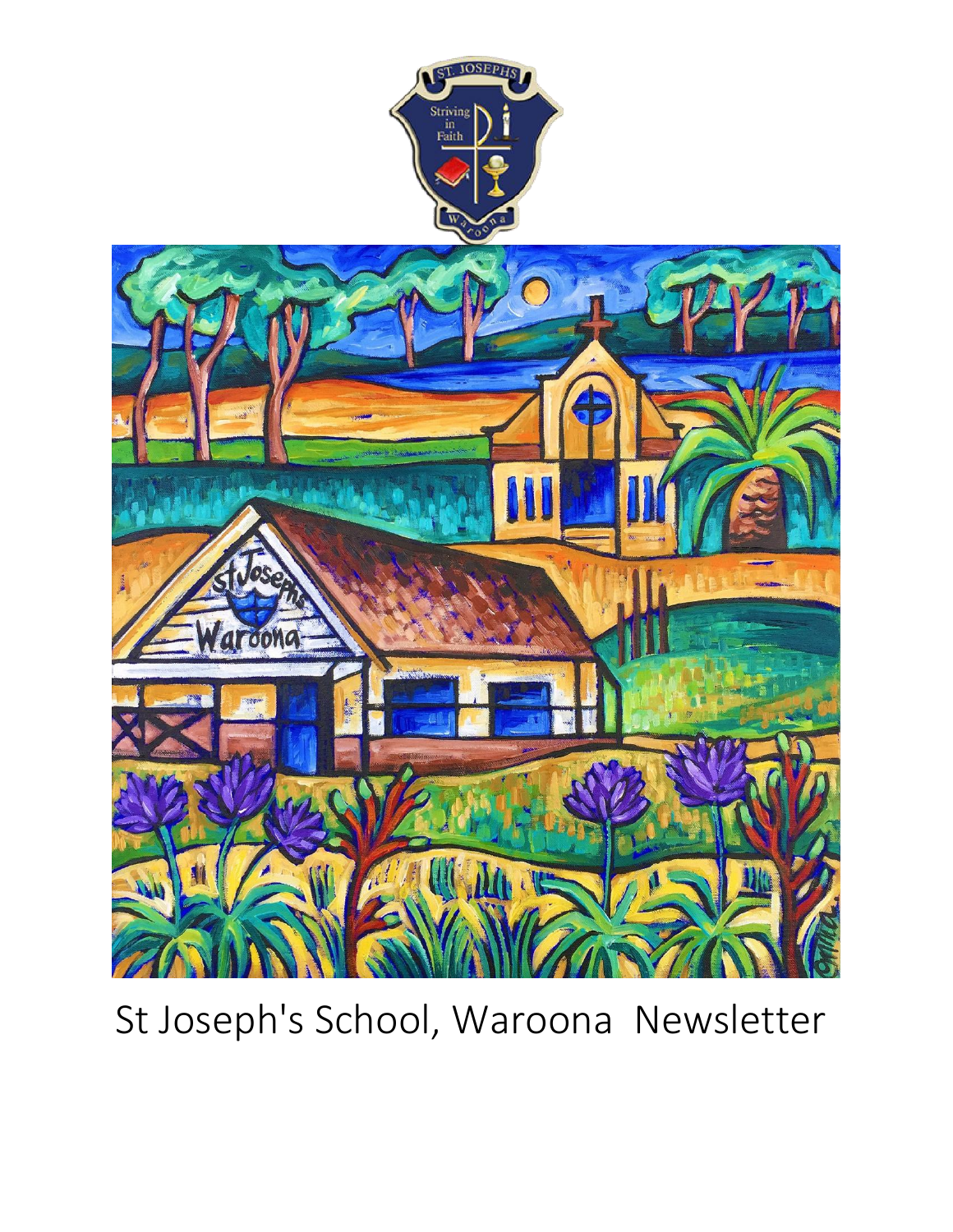# Principal's Message



Dear Parents, Guardians, Friends, Staff and Students,

Welcome to the delayed start of 2021 and thank you for your support of the COVID-19 regulations.

On Wednesday as a school and Catholic community, we will celebrate Ash Wednesday. Ash Wednesday is important because it marks the start of the Lenten period leading up to Easter when Jesus was resurrected. The ashes symbolize both death and repentance. The day before is referred to as Shrove Tuesday or Pancake Day. This is the traditional feast day before the start of Lent on Ash Wednesday. Shrove Tuesday was the last opportunity to use up eggs and fats before embarking on the Lenten fast and pancakes are the perfect way of using up these ingredients.

# **Prayer:**

God of feasting, we give you thanks for the richness of life.

As Jesus turned water into wine at Cana, we think of your desire for all your people to celebrate life.

Bless us as we celebrate the joy of being your people.

Send your Spirit to dance and sing with us.

As we enter the Season of Lent, may it, too, be a celebration of life: of an inward journey of contemplation and wondering, of learning and exploring.

And in all of this, may we grow closer to Jesus, to one another, and to you.

This we ask in Jesus' name.

Amen.

# **Parent Information Evening, Thursday 18th February:**

Our professional educators will be hosting parent information sessions, and they will provide valuable information about the year, your child's learning and how we can work together to provide the highest quality of learning and education.

These are split into two sessions so if you have multiple children you can meet your children's teachers.

5:30 pm Session 1

6:00 pm Meet the leadership team and obtain whole school information.

6:30 pm Session 1 (repeats)

6:50 pm Sacrament enrolment information session

(families that children are interested in Reconciliation, Holy Communion and Confirmation)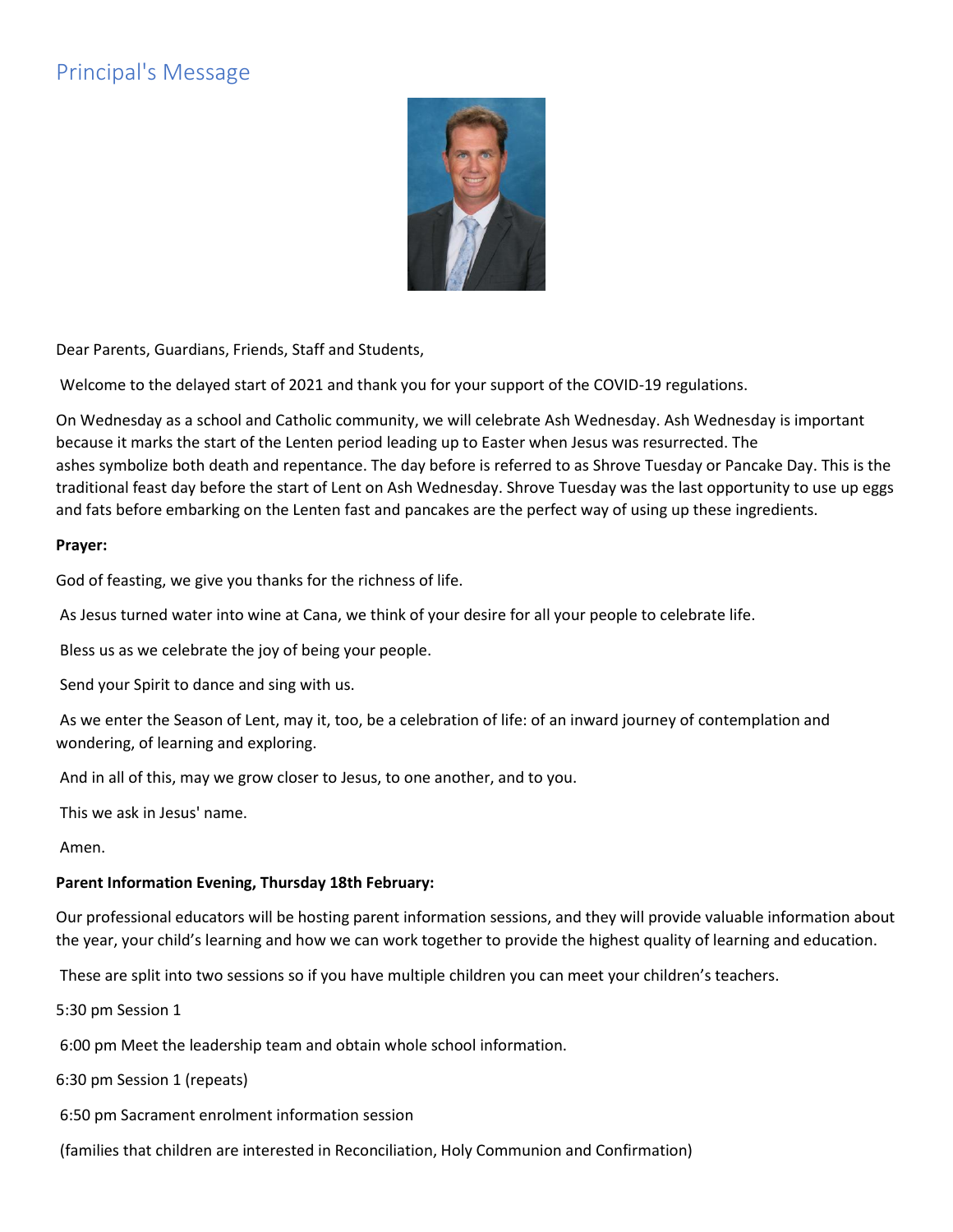## **COVID-19 regulations:**

Thank you for wearing face masks and signing in on the COVID Safe app at school. At this stage we can only invite two people per merit award winner on Friday to meet the additional requirements for the Josephite Centre, please sign in at the door.

We anticipate that the requirements for the face-masks will end on Sunday 14th February, just in time for Valentine's day. As always please continue to maintain social distancing, good hygiene practices. If you or your child is unwell please seek medical advice and stay home.

## **P & F Meeting Tuesday 16th @ 7pm in the library:**

Our P & F team are looking forward to their first meeting on Tuesday night. If you are able to help in the slightest way, please come along. As always, many hands will help our exciting community events planned for 2021 and help our children.

## **Swimming Lessons:**

Swimming lessons are planned for Week 6 & 7 and will go ahead in a COVID safe manner. Forms will be sent home shortly and the permission to travel on the bus is included in our all-local excursions permission that was sent home on Wednesday.

#### **Kiss and Drive:**

Student safety is our highest priority, and we need your help to keep all students safe. The Kiss and Drive area is only supervised from 8:15 am until 8:30 am and in the afternoon from the close of school until students have left the zone.

We are very fortunate to have the Shire of Waroona improve this area and I thank them for this facility and how well they timed it not to impact on our school term.

In using the Kiss and Drive, please stop as close to the top of the bays, near Hesse Street intersection and safely let your children exit your vehicle on the kerb side onto the footpath.

Please use the town oval roads to turn around and do not U-turn on Millar Street, or leave your vehicle and be very cautious.

Please be very aware that young children are higher risk pedestrians because of lack of experience and have undeveloped skills needed to be safe road users. Adults should always accompany young children around traffic.

#### **School Canteen:**

We would love our students to enjoy the benefits of hot food and open our canteen in 2021. If you are able to volunteer or help out in any way, please contact the school o[n admin@stjoeswaroona.wa.edu.au](mailto:admin@stjoeswaroona.wa.edu.au) or Mrs Brown on 97826500.

May God Bless you and see you at the parent night,

Michael O'Dwyer

Principal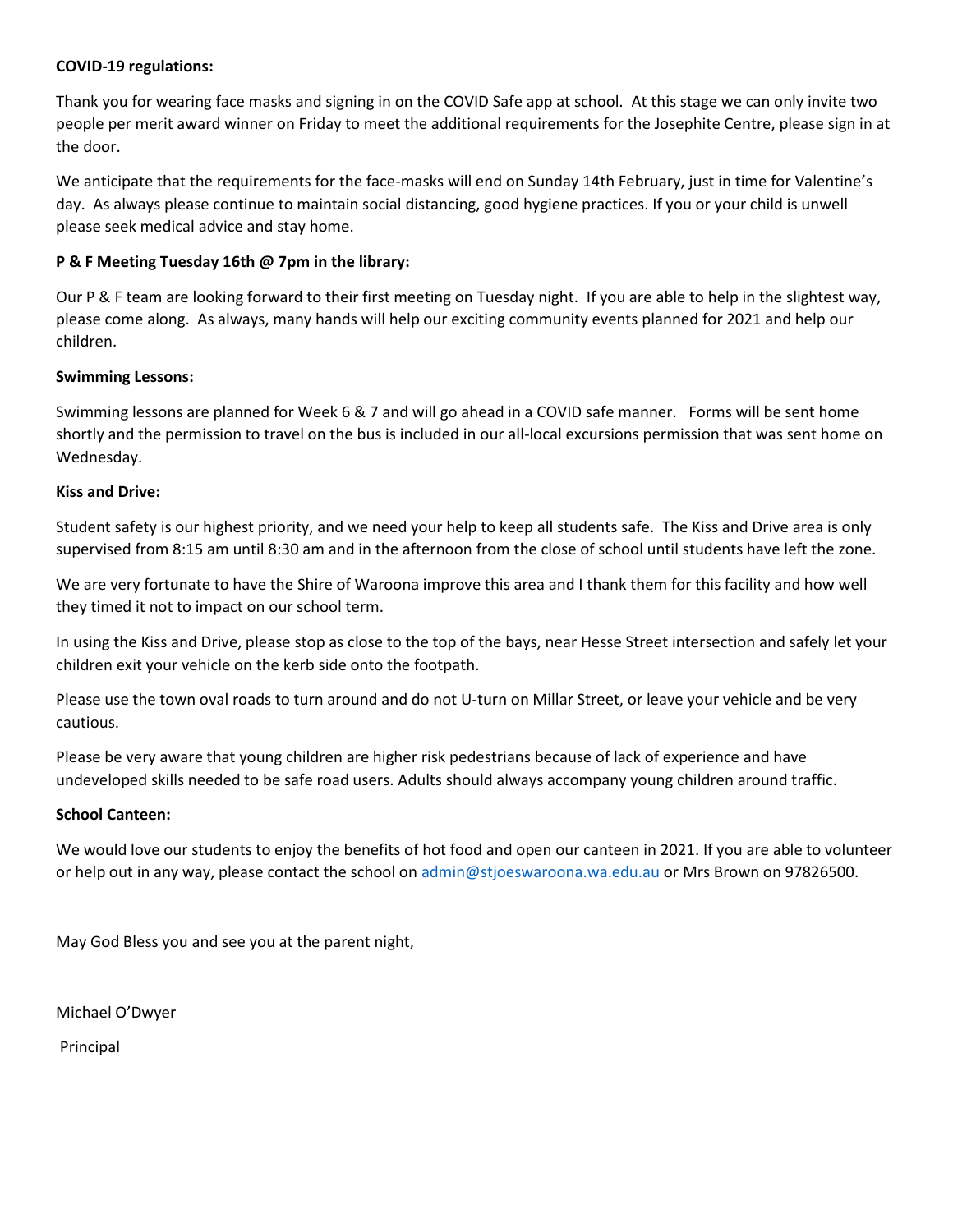# Dates to Remember



- Friday, 12 February Assembly in the Josephite Centre @ 8:40am
- Tuesday, 16 February Shrove Tuesday
- Tuesday, 16 February P & F Meeting in the library @ 7pm
- Wednesday, 17 February Ash Wednesday Mass @ 9am
- Thursday, 18 February Parent Information Night @ 5:30pm
- Thursday, 18 February Sacramental Meeting in the library @ 6:50pm
- Friday, 19 February Assembly in the Josephite Centre @ 8:40am
- Friday, 19 February Jumping Joey's 3 Year Old Playgroup starts @ 8:45am
- Saturday, 20 February St Joseph's Staff, Board, P & F Executive Commissioning Mass @ 5pm
- Thursday, 25 February Parent & Student Reconciliation Session in library @ 5pm
- Friday, 26 February Assembly in the Josephite Centre @ 8:40am
- Monday, 1 March **Labour Day Public Holiday**
- Tuesday, 2 March **Pupil Free Day**
- Friday, 5 March- Assembly in the Josephite Centre @ 8:40am with MJR Award
- Friday, 5 March- Sculptures by the Sea excursion, Year 5 (TBC)

# Did You Know............



- An elephant can recognise itself in a mirror.
- At this stage, the Uniform shop will continue to be open Monday mornings. Parents can still print the order form off the website and email to the office. Once payment has been shared, the order will be made up and popped into the students school bag.
- Your brain is about the same size as your two fists put together.
- We still have a lot of unclaimed lost property left from the last week of school. Towels, drink bottles and a variety of clothing are located at the school canteen and will be donated to charity next week.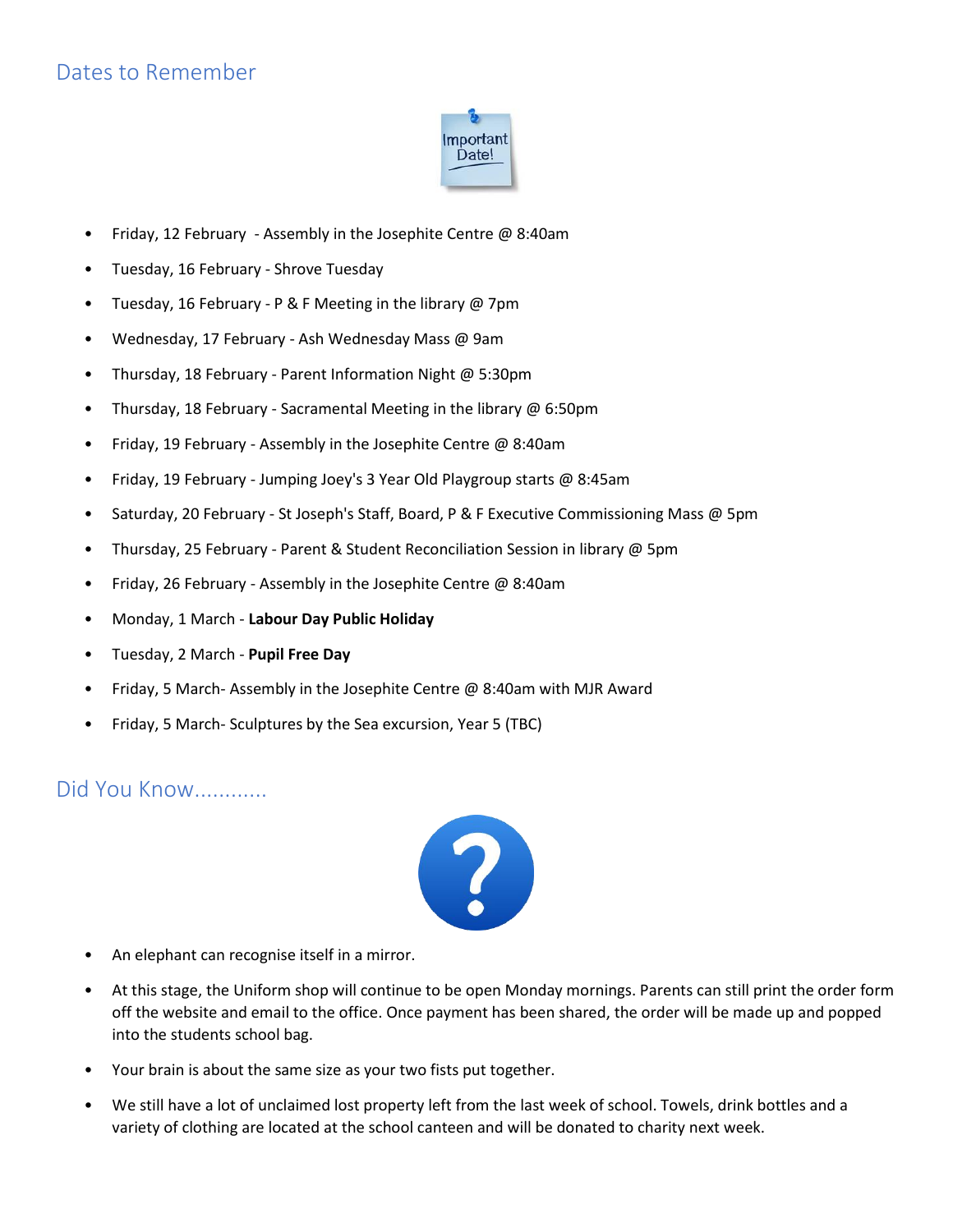



#### **HAVE A BLAST. BE PART OF THE CREW!**

It's easy to join a crew and make awesom<br>Wear the colours of your Big Bash heroes. rents warm up, you can join in too!  $\sqrt{$  Outdoors, non-contact.

#### **JUNIOR BLASTERS**

–<br>for your Starter Pack. Retu<br>ack with a Backpack. Ball o

**AGES 57 | 60 MINS | 6+ WEKS**<br>Learn new skills, including catching, throwing and teamwork,<br>through fun game based activities.



**SECRET AND RESIDENCE PROGRAM** 

MASTER BLASTERS<br>AGES 7-10 | 90 MINS | 6+ WEEKS ce to bat, boy<br>diagment of cr ı yumes t<br>cket skills

w for your Master Bl

WAROONA CC IS OPEN FOR REGISTRATIONS! Programs and formats for females and males of all ages Junior Blasters and Master Blasters play for just over an hour! Head to PLAYCRICKET.COM.AU and search your suburb to find your local club for the upcoming summer!!!

回發運<br>**冷笑**<br>回波<br>回波<br>回波<br>